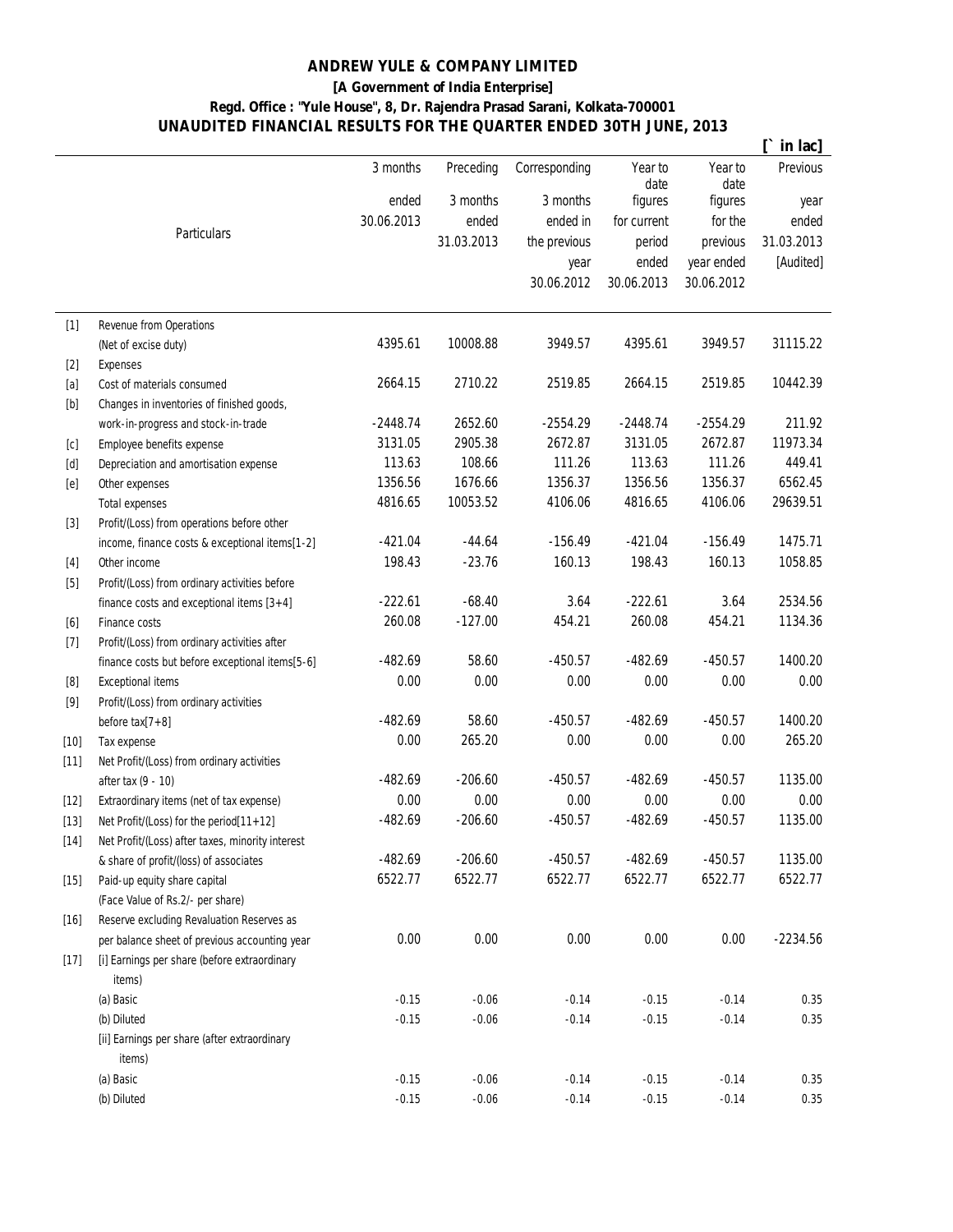|       |                                             | 3 months   | Preceding  | Corresponding | Year to<br>date | Year to<br>date | <b>Previous</b> |
|-------|---------------------------------------------|------------|------------|---------------|-----------------|-----------------|-----------------|
|       |                                             | ended      | 3 months   | 3 months      | figures         | figures         | year            |
|       |                                             | 30.06.2013 | ended      | ended in      | for current     | for the         | ended           |
|       | Particulars                                 |            | 31.03.2013 | the previous  | period          | previous        | 31.03.2013      |
|       |                                             |            |            | year          | ended           | year ended      | [Audited]       |
|       |                                             |            |            | 30.06.2012    | 30.06.2013      | 30.06.2012      |                 |
|       |                                             |            |            |               |                 |                 |                 |
| [A]   | PARTICULARS OF SHAREHOLDING                 |            |            |               |                 |                 |                 |
| $[1]$ | Public shareholding                         |            |            |               |                 |                 |                 |
|       | - Number of shares                          | 21848772   | 21848772   | 21848772      | 21848772        | 21848772        | 21848772        |
|       | - Percentage of shareholding                | 6.70%      | 6.70%      | 6.70%         | 6.70%           | 6.70%           | 6.70%           |
| $[2]$ | Promoters & Promoter Group Shareholding     |            |            |               |                 |                 |                 |
| [a]   | Pledged / Encumbered                        |            |            |               |                 |                 |                 |
|       | - Number of shares                          | 0          | 0          | 0             | 0               | 0               | 0               |
|       | - Percentage of shares (as a % of the total | 0          | 0          | 0             | 0               | $\bf{0}$        | 0               |
|       | shareholding of promoter and promoter       |            |            |               |                 |                 |                 |
|       | group)                                      |            |            |               |                 |                 |                 |
|       | - Percentage of shares (as a % of the total |            |            |               |                 |                 |                 |
|       | share capital of the company)               |            |            |               |                 |                 |                 |
| [b]   | Non - encumbered                            |            |            |               |                 |                 |                 |
|       | - Number of shares                          | 304289706  | 304289706  | 304289706     | 304289706       | 304289706       | 304289706       |
|       | - Percentage of shares (as a % of the total | 100.00%    | 100.00%    | 100.00%       | 100.00%         | 100.00%         | 100.00%         |
|       | shareholding of the Promoter and            |            |            |               |                 |                 |                 |
|       | Promoter group)                             |            |            |               |                 |                 |                 |
|       | - Percentage of shares (as a % of the total | 93.30%     | 93.30%     | 93.30%        | 93.30%          | 93.30%          | 93.30%          |
|       | share capital of the company)               |            |            |               |                 |                 |                 |
| [B]   | <b>INVESTOR COMPLAINTS</b>                  |            |            |               |                 |                 |                 |
|       | Pending at the beginning of the quarter     |            |            |               |                 |                 |                 |
|       | Received during the quarter                 | <b>NIL</b> | <b>NIL</b> | <b>NIL</b>    | <b>NIL</b>      | <b>NIL</b>      | <b>NIL</b>      |
|       | Disposed of during the quarter              |            |            |               |                 |                 |                 |
|       | Remaining unresolved at the end of the qrt. |            |            |               |                 |                 |                 |
|       |                                             | 3 months   | Preceding  | Corresponding | Year to         | Year to         | Previous        |
|       |                                             | ended      | 3 months   | 3 months      | date<br>figures | date<br>figures | year            |
|       |                                             | 30.06.2013 | ended      | ended in      | for current     | for the         | ended           |
|       | Particulars                                 |            | 31.03.2013 | the previous  | period          | previous        | 31.03.2013      |
|       |                                             |            |            |               | ended           | year ended      | [Audited]       |
|       |                                             |            |            | year          | 30.06.2013      |                 |                 |
|       |                                             |            |            | 30.06.2012    |                 | 30.06.2012      |                 |
| $[1]$ | Segment Revenue [net sales/income from      |            |            |               |                 |                 |                 |
|       | each segment]                               |            |            |               |                 |                 |                 |
| [a]   | Tea                                         | 2905.46    | 3534.35    | 2730.24       | 2905.46         | 2730.24         | 18041.63        |
| [b]   | Electrical                                  | 1102.98    | 4728.96    | 811.58        | 1102.98         | 811.58          | 9341.46         |
| [c]   | Engineering                                 | 390.61     | 1780.77    | 407.82        | 390.61          | 407.82          | 3767.40         |
| [d]   | Total                                       | 4399.05    | 10044.08   | 3949.64       | 4399.05         | 3949.64         | 31150.49        |
|       | Less: Inter-Segment Revenue                 | 3.44       | 35.20      | 0.07          | 3.44            | 0.07            | 35.27           |
|       | Net Sales/Income from Operations            | 4395.61    | 10008.88   | 3949.57       | 4395.61         | 3949.57         | 31115.22        |
| $[2]$ | Segment Results [Profit(+)/Loss(-) before   |            |            |               |                 |                 |                 |
|       | Tax and Interest from each Segment]         |            |            |               |                 |                 |                 |
| [a]   | Tea                                         | 207.05     | $-1011.47$ | 327.52        | 207.05          | 327.52          | 2257.60         |
| [b]   | Electrical                                  | $-310.90$  | 490.99     | $-352.36$     | $-310.90$       | $-352.36$       | $-667.21$       |
| [c]   | Engineering                                 | $-118.93$  | 225.18     | $-72.19$      | $-118.93$       | $-72.19$        | 391.99          |
| [d]   | Total                                       | $-222.78$  | $-295.30$  | $-97.03$      | $-222.78$       | $-97.03$        | 1982.38         |
|       | Less:                                       |            |            |               |                 |                 |                 |